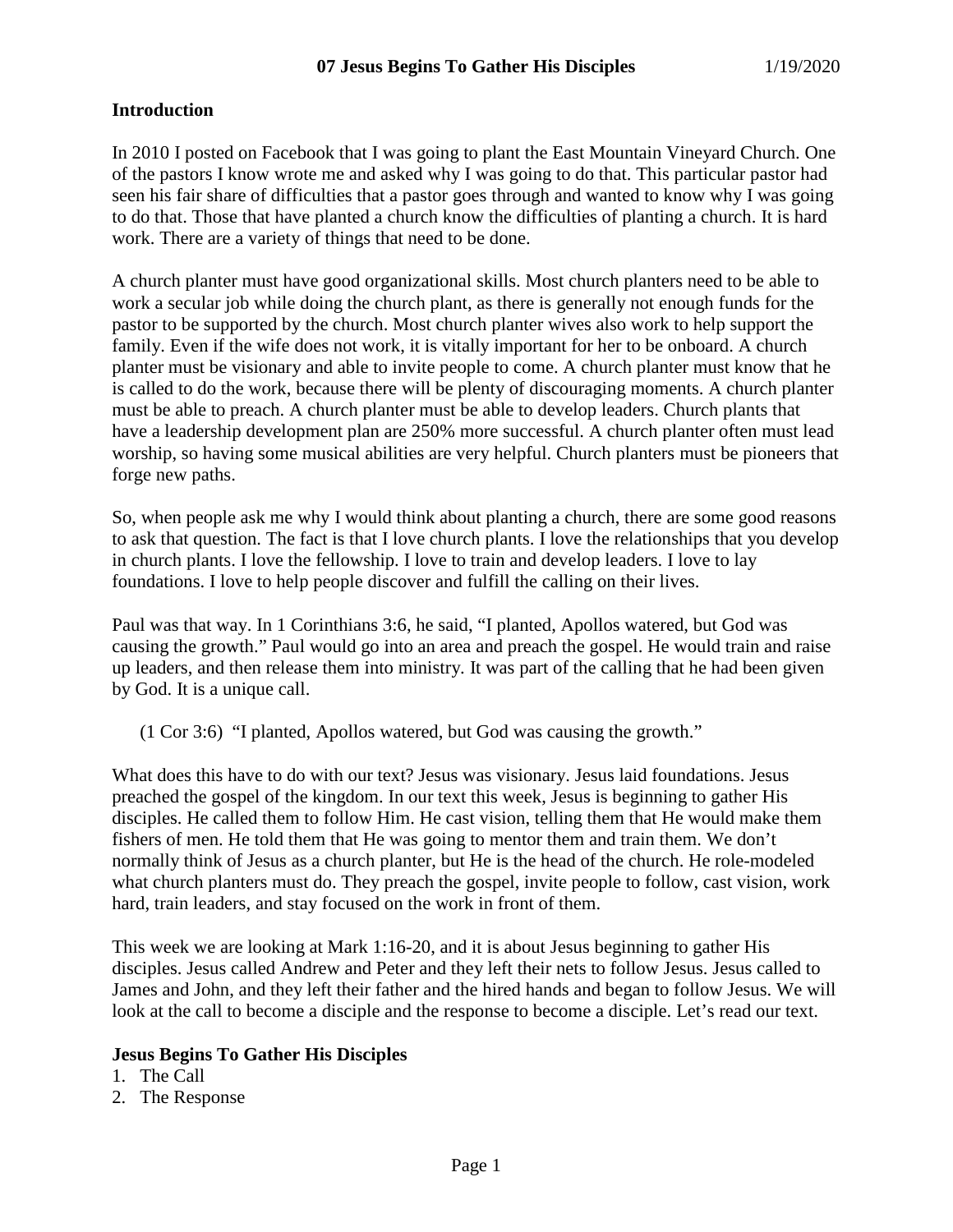(Mark 1:16-20) "As He was going along by the Sea of Galilee, He saw Simon and Andrew, the brother of Simon, casting a net in the sea; for they were fishermen. {17} And Jesus said to them, "Follow Me, and I will make you become fishers of men." {18} Immediately they left their nets and followed Him. {19} Going on a little farther, He saw James the son of Zebedee, and John his brother, who were also in the boat mending the nets. {20} Immediately He called them; and they left their father Zebedee in the boat with the hired servants, and went away to follow Him."

# **1. The Call**

# **a. The Call to Simon and Andrew** (Mark 1:16-17)

We read that as Jesus was going along by the Sea of Galilee, He saw Simon and Andrew casting a net in the sea, for they were fishermen. He called out to them, "Follow Me, and I will make you become fishers of men." He was speaking in a language that they clearly understood. They would become those who fished and caught men. They would be fishing for souls. While Jesus is interested in every aspect of our lives, He is interested in souls. In Peter's second letter he wrote that the Lord is not slow about His promise, as some count slowness, but is patient toward you, not wishing for any to perish but for all to come to repentance." That is still God's heart today. He does not want any to perish. He cares about souls and He wants to have fellowship with all. I have a problem with the theology that says that God purposes for some people to spend an eternity in hell, when this verse tells me that His heart is that no one perishes. God's will is for all to come to repentance. He wants us to preach the gospel to all men. He wants all of us to become fishers of men. We may not have the gift or call of an evangelist, but all of us are to be fishers of men.

(2 Pet 3:9) "The Lord is not slow about His promise, as some count slowness, but is patient toward you, not wishing for any to perish but for all to come to repentance."

Jesus first called Andrew and his brother, Peter. They were along the Sea of Galilee, where they lived and worked. I do not believe this was Jesus' first encounter with them. In John 1, we see that the day after Jesus was baptized, He met Andrew. If you recall, John baptized Jesus in the Jordan, near Bethany (John 1:28). I want to pick it up in verse 35.

(John 1:35-45) "Again the next day John was standing with two of his disciples, {36} and he looked at Jesus as He walked, and \*said, "Behold, the Lamb of God!" {37} The two disciples heard him speak, and they followed Jesus. {38} And Jesus turned and saw them following, and \*said to them, "What do you seek?" They said to Him, "Rabbi (which translated means Teacher), where are You staying?" {39} He said to them, "Come, and you will see." So they came and saw where He was staying; and they stayed with Him that day, for it was about the tenth hour. {40} One of the two who heard John *speak* and followed Him, was Andrew, Simon Peter's brother. {41} He found first his own brother Simon and said to him, "We have found the Messiah" (which translated means Christ). {42} He brought him to Jesus. Jesus looked at him and said, "You are Simon the son of John; you shall be called Cephas" (which is translated Peter). {43} The next day He purposed to go into Galilee, and He \*found Philip. And Jesus said to him, "Follow Me." {44} Now Philip was from Bethsaida, of the city of Andrew and Peter. {45} Philip found Nathanael and said to him, "We have found Him of whom Moses in the Law and *also* the Prophets wrote—Jesus of Nazareth, the son of Joseph."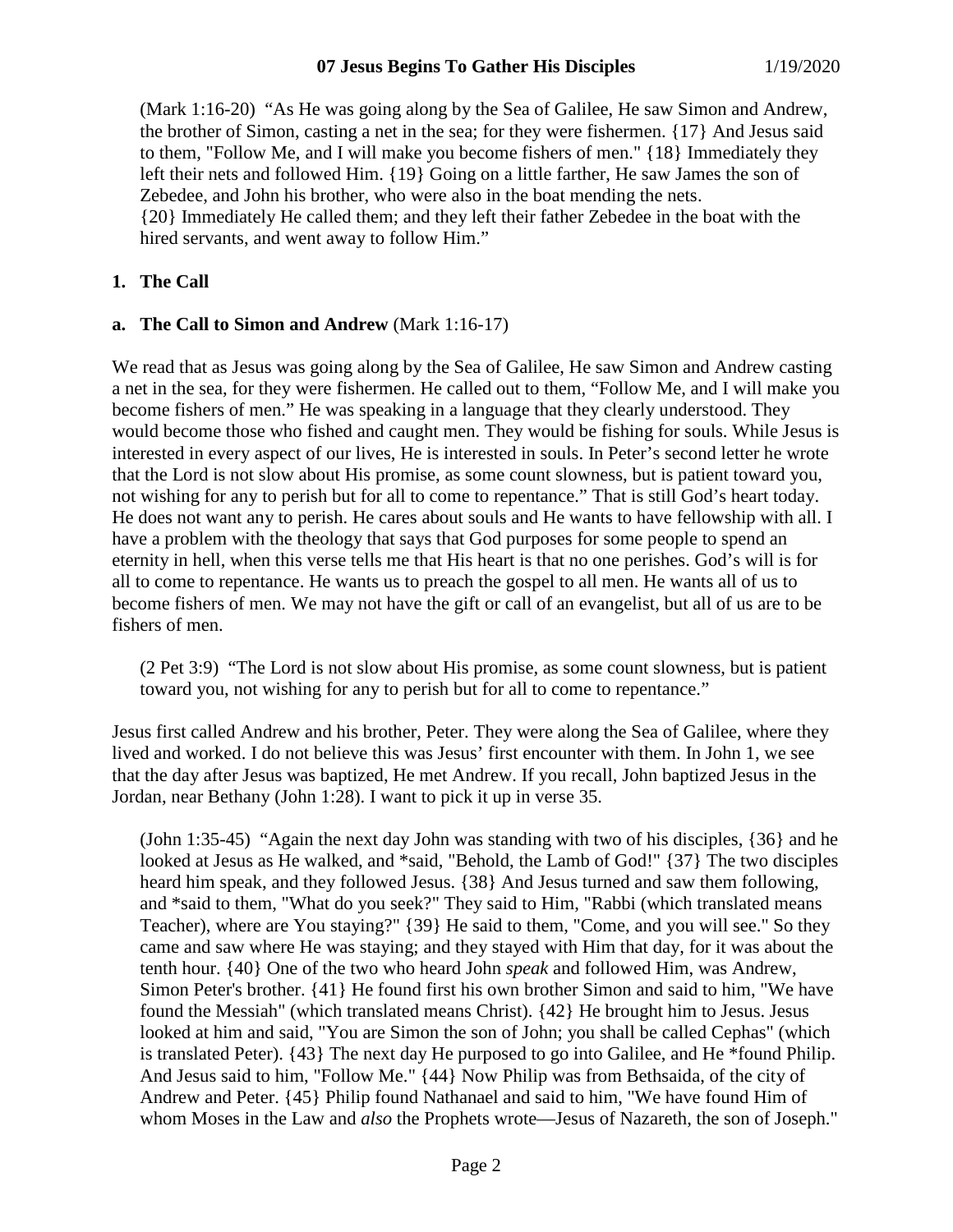We see in the text that Andrew was a disciple of John the Baptist. He heard John declare, "Behold the Lamb of God!" Andrew and the other disciple began to follow Jesus. Jesus saw them following and asked them, "What do you seek?" They wanted to find out where Jesus was staying and they went with Him and stayed with Him that day. In verse 41, Andrew found his brother Simon (Peter) and told him that he had found the Messiah. Then, Andrew brought Peter to Jesus. Then, the next day they went to Galilee, where He found Philip and Nathanael. So, Jesus was just south of Galilee when He was baptized. Based on that account, I believe that Jesus called these disciples and then went into the wilderness to be tempted. When He came back, He started preaching and teaching the cities in Galilee. There is a little ambiguity about the exact order and sequence of the events. But, the point I wanted to make here is that Jesus met Andrew and another disciple of John's at the time He was baptized. Then, Jesus purposed to go to Galilee. I believe Jesus was purposeful in calling these disciples. He did not just call anyone to be His disciple. He purposed to go to Galilee because He was after some particular men to disciple.

# **b. The Call To James and John** (Mark 1:19-20)

After Jesus called to Andrew and Peter, He saw James and John, and He called them. It is interesting that He called Andrew and Peter, and then James and John. He called two different sets of brothers. I believe that there was a real sense of connection. There were family connections; they were sets of brothers. There were work connections; they were all fishermen. They probably all knew each other, being that the town was not that large and they all worked in the same trade. There were lots of connections. In small groups, and Jesus' twelve disciples were a small group of men that He was going to personally invest in. It really helps to have a people that connect with one another.

(Mark 1:19-20) "Going on a little farther, He saw James the son of Zebedee, and John his brother, who were also in the boat mending the nets. {20} Immediately He called them; and they left their father Zebedee in the boat with the hired servants, and went away to follow Him."

Before we move on to the responses, I want to look at the call. In Matthew 12:30 and Luke 11:23, Jesus said, "He who is not with Me is against Me; and he who does not gather with Me scatters." One of the traits of disciples is that they should be gathering. We are all called to make disciples. We should be gathering people for Sunday services. We should be gathering people for our Friday night services. We should be gathering people for Men's Bible studies. We should be gathering people for one-on-one meetings. A lot of discipleship happens in small groups and in individual meetings.

(Matt 12:30) "He who is not with Me is against Me; and he who does not gather with Me scatters."

(Luke 11:23) "He who is not with Me is against Me; and he who does not gather with Me, scatters."

The key question is are you excited? Are you excited about Christ? Are you excited about the answers to prayer in your life? Are you excited about what you are learning? Are you excited about your relationship with Christ? Are you excited about your church? If you are excited, you will tell others.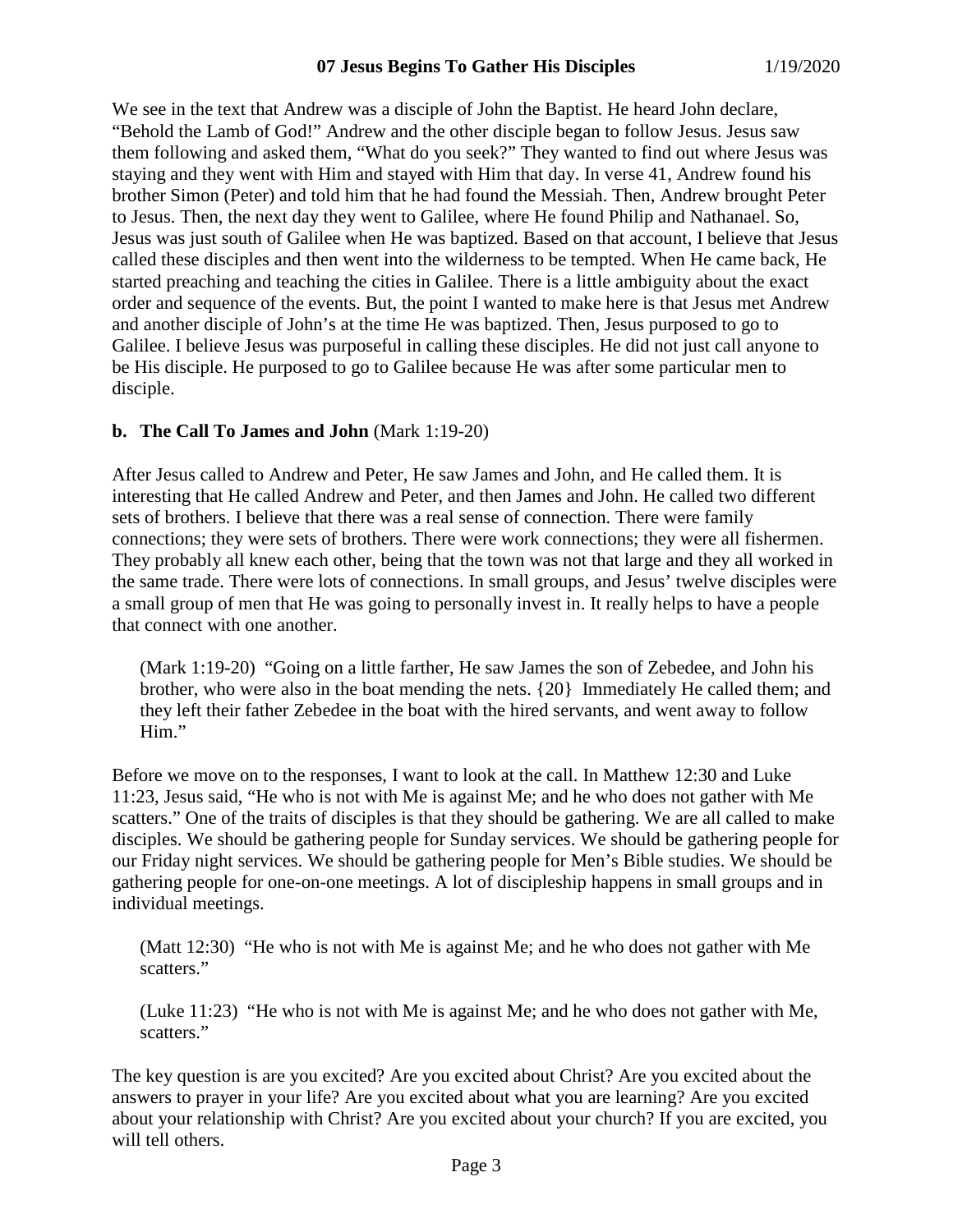### **07 Jesus Begins To Gather His Disciples** 1/19/2020

The woman at the well was excited because Christ had told her about her life. She was excited that she had found the Messiah. So, what did she do? She went and told everyone. She said, "Come…" She was telling people to follow her to Christ. They went out of the city and from that city many of the Samaritans believed in Him because of the word of the woman who testified. I have said for a long time that too many evangelism programs are just that, programs. I think effective evangelism comes from people being excited about Jesus.

(John 4:28-30, 39) "So the woman left her waterpot, and went into the city and \*said to the men, {29} "Come, see a man who told me all the things that I *have* done; this is not the Christ, is it?"  $\{30\}$  They went out of the city, and were coming to Him....  $\{39\}$  From that city many of the Samaritans believed in Him because of the word of the woman who testified, "He told me all the things that I *have* done."

Take the leper that Jesus healed later in Mark 1. Jesus sternly warned him and sent him away. Jesus said, "See that you say nothing to anyone." But, the leper "went out and began to proclaim it freely and to spread the news around." Why did the leper share? He told everyone because he had been touched by the Savior. He had been healed of leprosy. He was an outcast and now he was clean and could go back into the community. This man was excited and he told everyone.

(Mark 1:42-45) "Immediately the leprosy left him and he was cleansed. {43} And He sternly warned him and immediately sent him away, {44} and He \*said to him, "See that you say nothing to anyone; but go, show yourself to the priest and offer for your cleansing what Moses commanded, as a testimony to them." {45} But he went out and began to proclaim it freely and to spread the news around, to such an extent that Jesus could no longer publicly enter a city, but stayed out in unpopulated areas; and they were coming to Him from everywhere."

Here are a few keys to being excited. Spend time with the Lord in prayer, the word, and in worship. Stir up and kindle the fire. When you do these things, you will grow in your love and passion, and you will also get filled with the Holy Spirit. Then, look for opportunities. Pray for opportunities. Ask God to help you be one that calls out to people, "Come follow me." Take risks and pray for people. Take some invitation cards and pass them out to people.

#### **2. The Response**

#### **a. The decision to leave behind their businesses** (Mark 1:18)

In verse 18 Andrew and Peter left their nets and followed Christ. Their nets were their business. They were fishermen. They left the security of an income to follow Christ. It is not an easy choice to leave behind the security of a paycheck. They had to trust God to provide for them.

(Mark 1:18) "Immediately they left their nets and followed Him."

In verse 20, James and John left their business. They were also fishermen and they were busy mending their nets when Jesus called them. Both sets of brothers "immediately" left when Jesus called them. Mark uses that word ten times in this first chapter. The Greek word is "euthus," and it is used 41 times in the Gospel of Mark. It means straightway, right away, or immediately. There is a sense of urgency, purpose, and business to attend to. In these verses, there was no hesitation on the part of Andrew, Peter, James, or John. They left their nets and immediately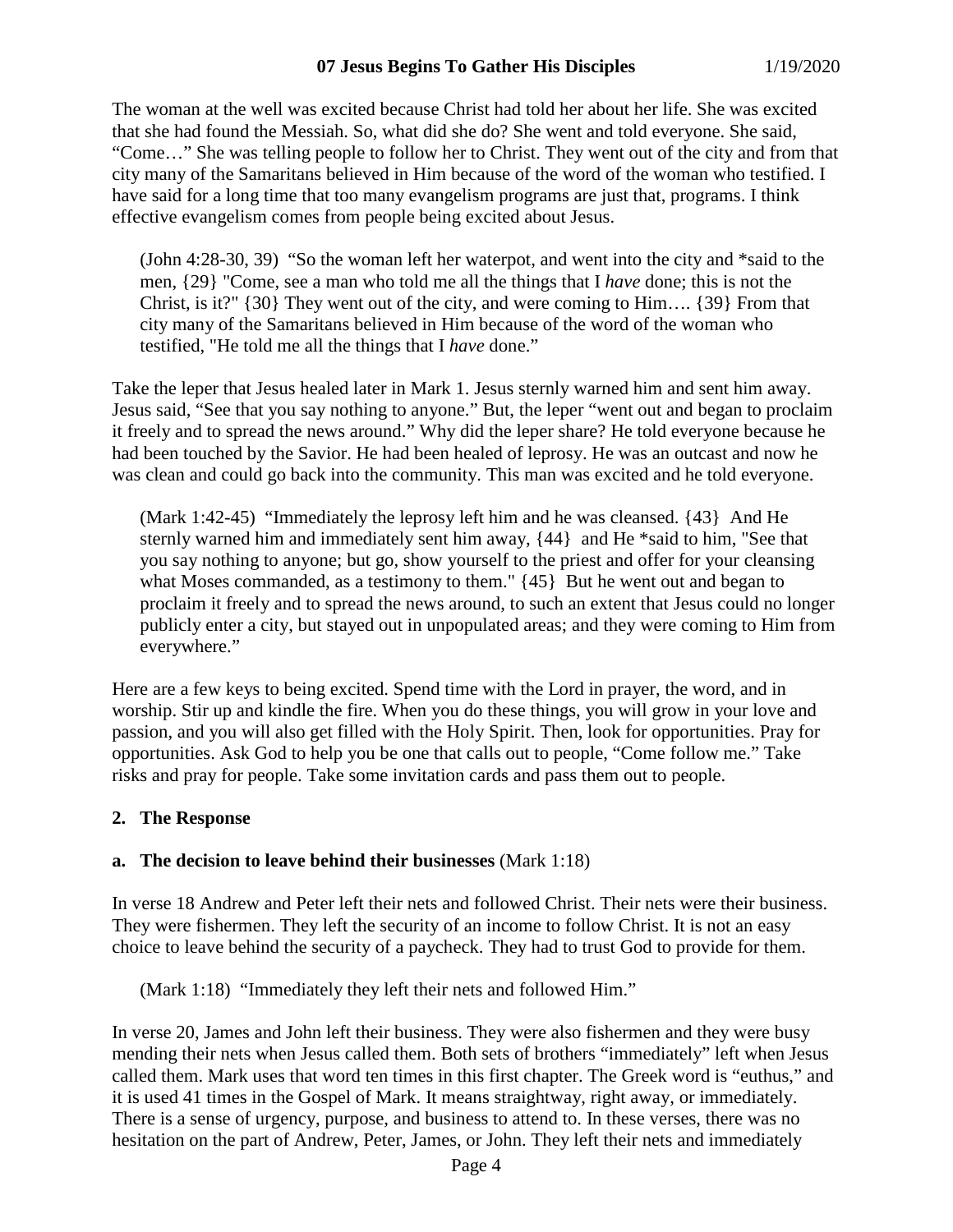began to follow Jesus. They were not sitting on the fence; they had already made up their mind to follow Jesus.

(Mark 1:20) "Immediately He called them; and they left their father Zebedee in the boat with the hired servants, and went away to follow Him."

One of the biggest struggles that I had was in my junior year of college. I was at the Southwest Conference championship, which was being held at Waterwood National Golf Course, outside of Huntsville, Texas. The Lord asked me whether I was going to follow Him or pursue golf. I struggled that day and shot the worst score I can ever remember. I was not like the disciples that immediately left their nets. It was a struggle, and I finally surrendered to Christ. I took golf off of the throne of my life and made Jesus Lord. Interestingly enough, the Lord had given me talent as a golfer and He had no intention of making me give up golf. He just wanted to be first place in my life. He allowed me to play twenty years as a professional.

Danny Daniels was a professional musician when the Lord saved him. The Lord gave Danny a similar question. Is it going to be music or Me? I don't know if Danny struggled like I did, but he gave up music to follow Christ. Then, the Lord said to Danny, "Because you were willing to give up music, pick up your guitar. I am going to use your music to minister to many people." We have to be willing to leave our businesses to become His disciples.

In 1984 I was playing the best golf of my life. My swing was fantastic. My short game was outstanding. I had been in contention eleven times in 1983 on the PGA Tour. I won seven tournaments on other tours in the first five months of 1984. I accidentally tore the tendons in my left shoulder at the Baltimore Open and took some months off to get rehabilitated. I had fully recovered in the beginning of 1985 and was still playing great golf. But, I had an opportunity to be discipled in relational evangelism. The new pastor at Florida Shores Baptist Church was an expert on relational evangelism and he offered to train me and others. I left my nets (my golf clubs) and immediately began to get discipled in relational evangelism and in other areas. There was no floundering or second guessing. This was an immediate decision. I stayed in golf, taking a club pro job to provide for me. Years later, the Lord allowed me to go back on the PGA Tour. We must be willing to follow Christ and leave our nets behind. This is what Andrew, Peter, James, and John did in order to become Jesus' disciples.

# **b. The decision to leave their families** (Mark 1:20)

In verse 20, James and John left their father, Zebedee when they left to follow Jesus. We don't know if they were married, but there is a strong possibility that they were married and had families that they left behind to follow Jesus. In 1 Corinthians 9:5, Paul is defending his rights as an apostle, and he asked a rhetorical question. "Do we not have a right to take along a believing wife, even as the rest of the apostles and the brothers of the Lord and Cephas?" James and John are part of the "rest of the apostles" that had wives. They probably had wives and children. They not only left their business, but they left their father, their mother, their wives, and their children in order to follow Jesus.

(1 Cor 9:5) "Do we not have a right to take along a believing wife, even as the rest of the apostles and the brothers of the Lord and Cephas?"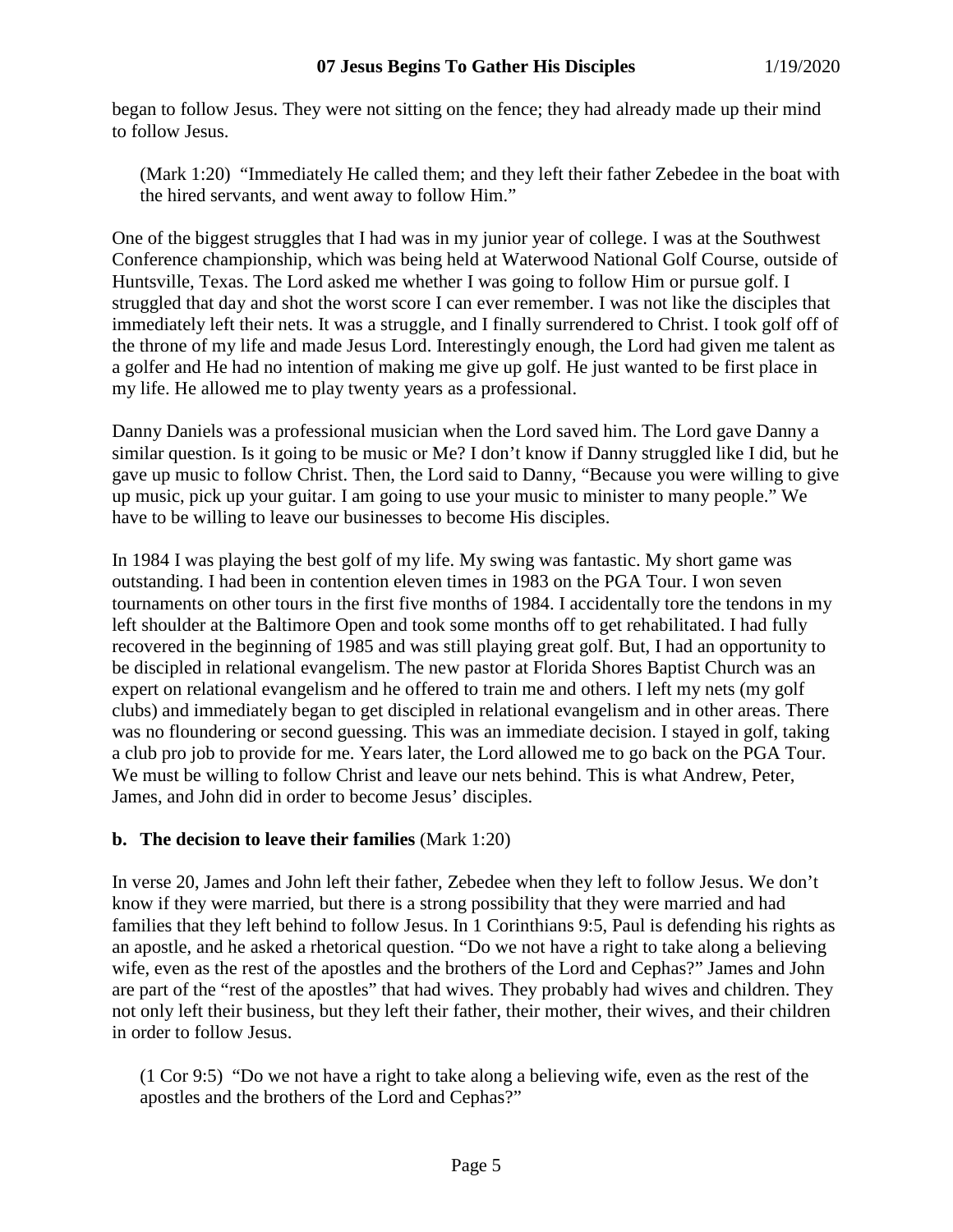#### **07 Jesus Begins To Gather His Disciples** 1/19/2020

Our text does not mention that Andrew and Peter left families, but they are included in 1 Corinthians 9, and Peter is specifically mentioned. In Mark 1:30-31, which we will cover next week, Jesus went to Peter's house and his mother-in-law was lying sick with a fever. They spoke to Jesus about her and He healed her, and she began to wait on them. Peter was already married when this event happened. He probably had children at home. So Andrew and Peter were no different than James and John; they left behind their families to follow Jesus.

(Mark 1:30-31) "Now Simon's mother-in-law was lying sick with a fever; and immediately they \*spoke to Jesus about her. {31} And He came to her and raised her up, taking her by the hand, and the fever left her, and she waited on them."

In Luke 14:25-33, Jesus spoke to the crowds about the following Him. He did not preach an easy gospel. He said, "If anyone comes to Me, and does not hate his own father and mother and wife and children and brothers and sisters, yes, and even his own life, he cannot be My disciple." Jesus was calling Andrew, Peter, James and John to be His disciples. They had to love Jesus and put Jesus above their own families in order to become His disciples. God tells us in Ephesians 5 that husbands are to love their wives. In the Ten Commandments we are told to honor our mother and father. Jesus is not telling people to hate their families. We must love our families. But, our love for God must be above any other relationship, even the closest relationships, like our family members. These disciples immediately left their families to become Jesus' disciples.

(Luke 14:25-33) "Now large crowds were going along with Him; and He turned and said to them, {26} "If anyone comes to Me, and does not hate his own father and mother and wife and children and brothers and sisters, yes, and even his own life, he cannot be My disciple. {27} "Whoever does not carry his own cross and come after Me cannot be My disciple. {28} "For which one of you, when he wants to build a tower, does not first sit down and calculate the cost to see if he has enough to complete it? {29} "Otherwise, when he has laid a foundation and is not able to finish, all who observe it begin to ridicule him, {30} saying, 'This man began to build and was not able to finish.' {31} "Or what king, when he sets out to meet another king in battle, will not first sit down and consider whether he is strong enough with ten thousand *men* to encounter the one coming against him with twenty thousand? {32} "Or else, while the other is still far away, he sends a delegation and asks for terms of peace. {33} "So then, none of you can be My disciple who does not give up all his own possessions."

In Luke 9:57-62, we have another passage about the requirements of becoming a disciple of Jesus. Someone told Jesus that they were willing to follow Him wherever He went. He told them that the foxes have holes and the birds of the air have nests, but the Son of Man has nowhere to lay His head. These four disciples immediately got up and left their nets and their homes to follow Jesus, who had nowhere to lay His head.

(Luke 9:57-62) "As they were going along the road, someone said to Him, "I will follow You wherever You go." {58} And Jesus said to him, "The foxes have holes and the birds of the air *have* nests, but the Son of Man has nowhere to lay His head." {59} And He said to another, "Follow Me." But he said, "Lord, permit me first to go and bury my father." {60} But He said to him, "Allow the dead to bury their own dead; but as for you, go and proclaim everywhere the kingdom of God." {61} Another also said, "I will follow You, Lord; but first permit me to say good-bye to those at home."  ${62}$  But Jesus said to him, "No one, after putting his hand to the plow and looking back, is fit for the kingdom of God."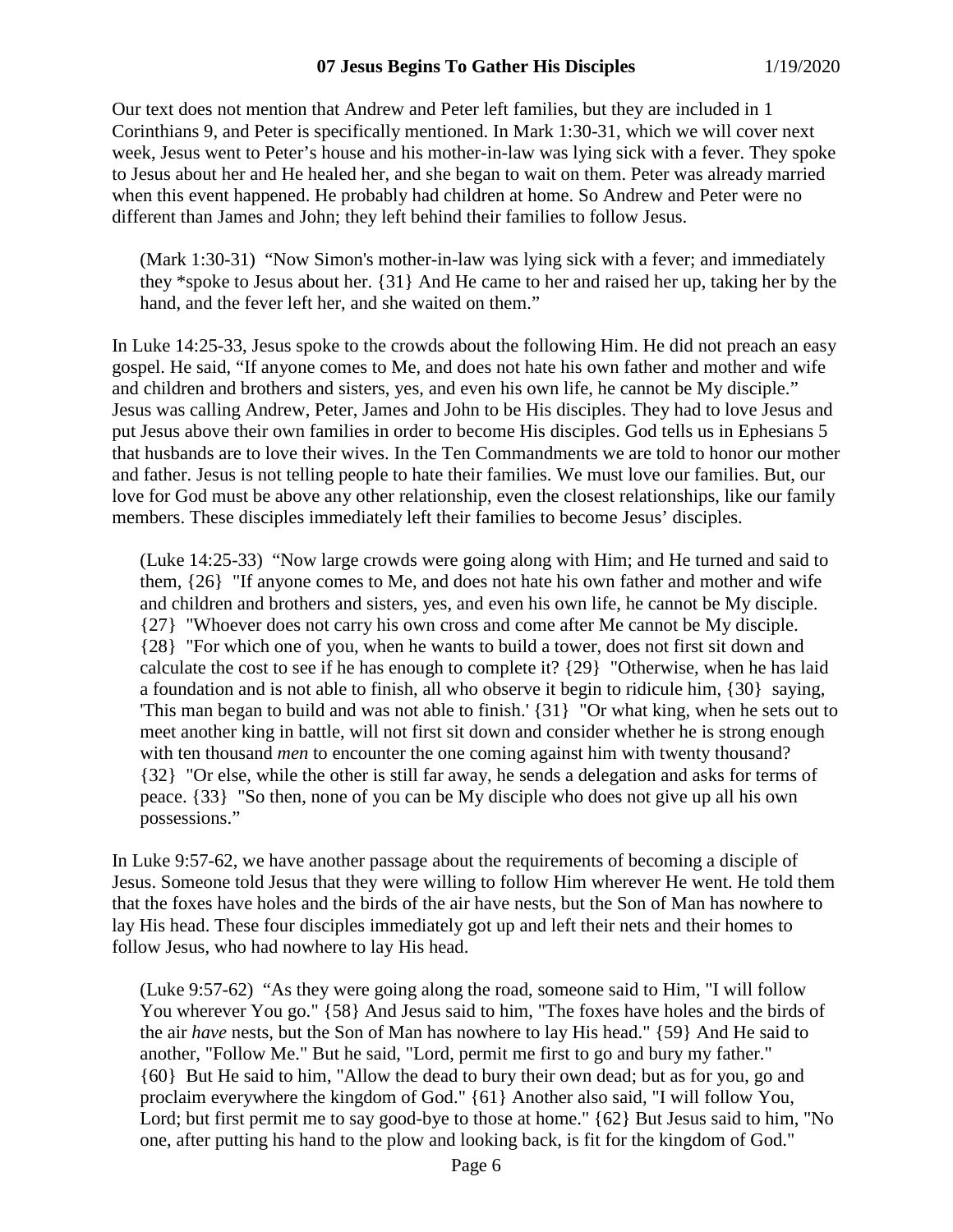### **07 Jesus Begins To Gather His Disciples** 1/19/2020

Another person said that he would also follow Jesus, but he wanted to go and bury his father first. Again, a disciple must be willing to put the Lord above every other relationship, even family members. I have heard preachers talk about this verse and they have said that this man's father was not dead. Their understanding of this is that they were going to wait for their father to die so that they could get the inheritance, and then they would come follow Jesus. A disciple of Jesus has to put Christ above wealth. We must seek first the kingdom of God and all those things will be added.

The third person said to Jesus that he wanted to say good-bye to those at home. Jesus said to him, "No one, after putting his hand to the plow and looking back, is fit for the kingdom of God." The four disciples left their nets immediately and followed Jesus. They did not look back. Their nets and family businesses did not come before following Christ.

#### **Conclusion and Applications**

Jesus was bold in asking Andrew, Peter, James, and John to follow Him. Jesus was always gathering people. He told the disciples that He would make them fishers of men. As we seek to model our lives after Christ, are you inviting people to follow you? Are you excited about your relationship with Christ? Are you excited about the things going on in your life? Are you excited about your church? Are you gathering people? God wants all of us to gather with Him.

His disciples had choices to make. They chose to put Christ before every other relationship, including their fathers, mothers, brothers, sisters, and wives. Is following Christ more important than any other relationship in your life? Is He preeminent in your life? The disciples chose to follow Christ above their business and above having a home to go to every night? Have you chosen to put Christ ahead of work? Have you put Christ ahead of school? Have you put Christ above every desire in your life? If any of these things pertain to you, I ask You to repent and tell God that you want to make Him Lord and preeminent in your life.

Perhaps you have never made a decision to follow Christ. The kingdom of God is at hand. No matter where you are or where you are headed in your life, I encourage you this morning to turn to God and make Him Lord of your life. The Bible says that if we believe in our heart that God raised Jesus from the dead and confess Jesus as Lord, we will be saved. If you have never prayed to receive Christ and confessed Him as Lord of your life, may this be the day that you become His disciple. He is calling to you and asking you to follow Him and become His disciple. If that is your desire this morning, pray with me.

Jesus, thank You for dying for my sins and for calling me to become Your disciple. This morning I choose to begin following You. I believe that You died for my sins and rose from the dead. I confess You as the Lord of my life this morning. Please forgive me of my sins. Come into my life and help me to become Your disciple and to model my life after Your life. I ask this in Jesus' name. Amen.

If that was your prayer this morning, I ask you to let Karen or I know after the service. We would like a chance to pray with you.